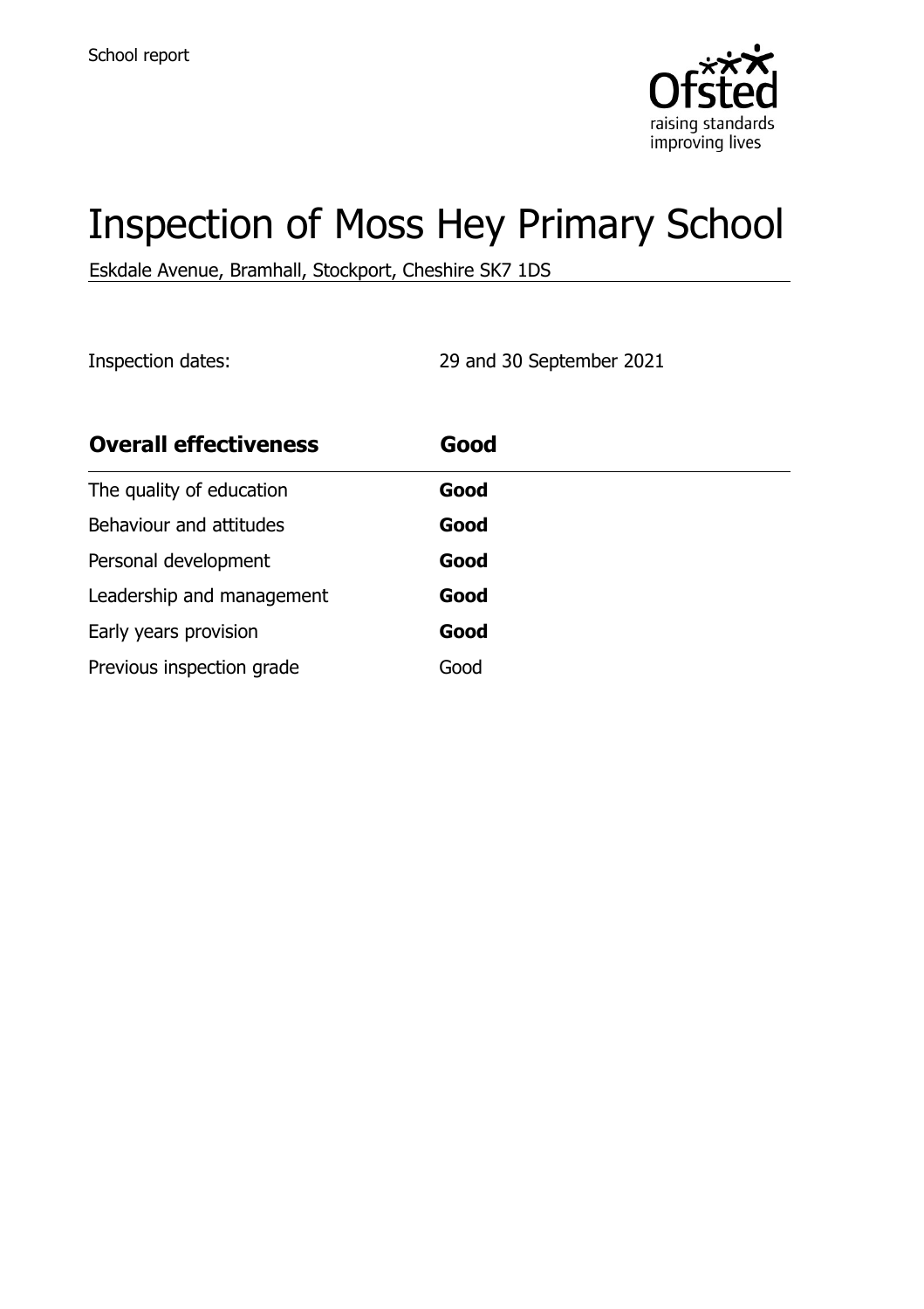

# **What is it like to attend this school?**

Pupils flourish and achieve well at this small, friendly school. Their joy of learning is reflected in their high rates of attendance.

Most pupils work hard and live up to the high expectations that staff have of them. Pupils share warm, caring and supportive relationships with staff. Pupils are happy and feel safe. They know that staff are there to help them if they have any worries or concerns. Pupils make friends across year groups and show respect to one another. Pupils play happily together in the playground.

Most pupils behave well and move around the school in an orderly manner. They are polite and well mannered. Bullying rarely happens. If it does, staff sort it out quickly.

Pupils take an active role in the running of the school through their roles as school councillors, sports ambassadors and computer monitors. Pupils in Year 6 particularly enjoy the responsibilities they have of being buddies to children in the Reception class.

Parents and carers are positive about the school and the many opportunities afforded to their children. Most are proud of their children's achievements. Parents typically commented: 'My child has thrived at this school, both academically and emotionally.'

#### **What does the school do well and what does it need to do better?**

The headteacher knows her school well. She has a clear view of the strengths of the school and its priorities for development. Working with her staff and governors, she is determined to give pupils, including those with special educational needs and/or disabilities (SEND), the best possible start to their education.

Leaders have designed a curriculum that is ambitious and meets the requirements of the national curriculum. School curriculum plans identify the core knowledge that pupils must learn and the order in which it should be taught. However, in some subjects, curriculum plans do not detail the fundamental knowledge that children in the Reception class need to learn in order for them to access the curriculum in Year 1.

Leaders are not complacent. They are keen to further improve the design of the curriculum. In some subjects, curriculum plans have been adjusted to provide planned opportunities for pupils to revisit prior learning and make links with other subjects in the national curriculum. This will help pupils make connections in their learning, know more and remember more. However, these plans are at an early stage of development in some subjects.

As soon as the children enter the Reception class, they are immersed in stories and rhymes. Staff take every opportunity to develop and extend children's vocabulary.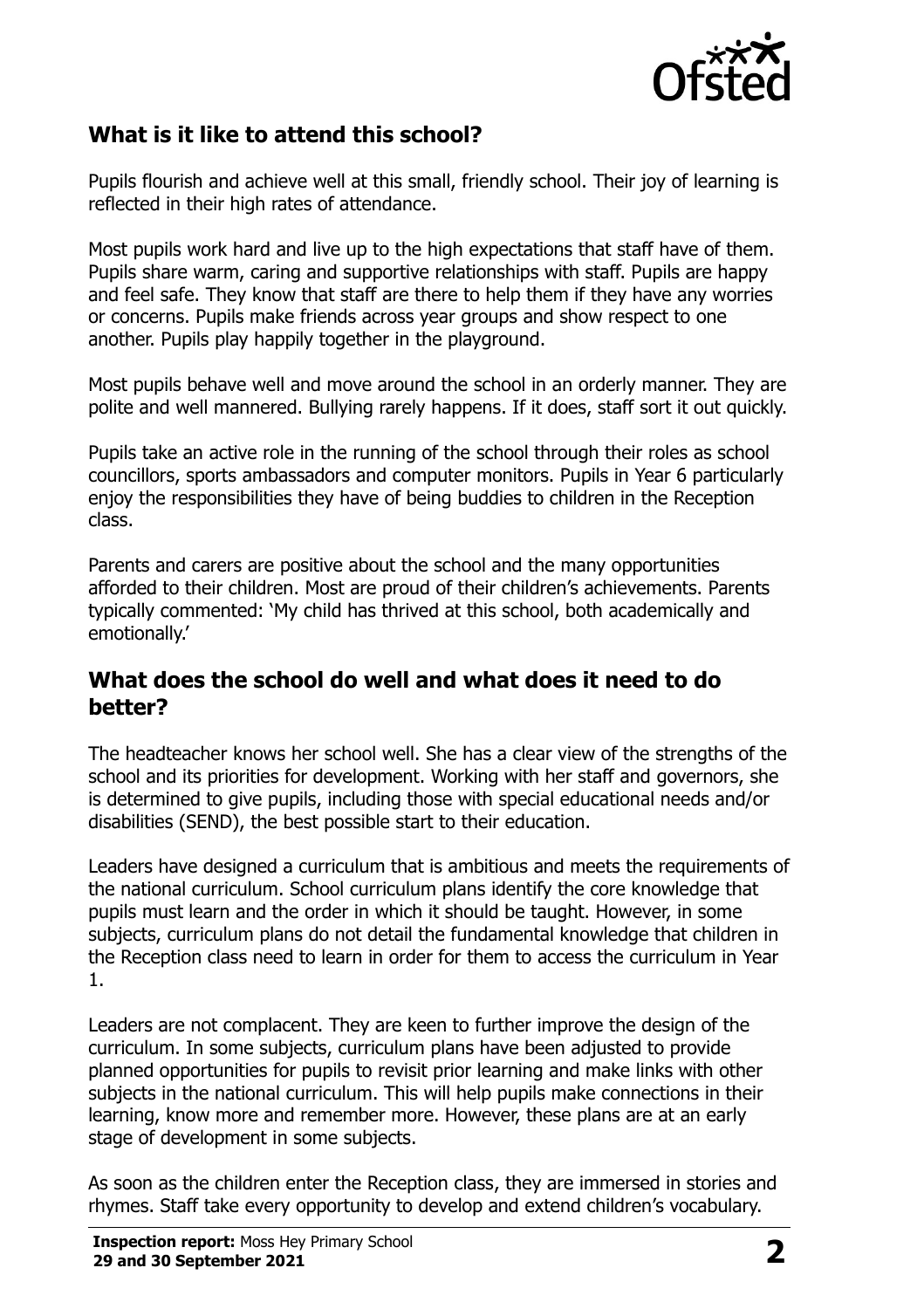

Children start learning phonics right from the start. All staff in the Reception class and key stage 1 use the same approach to the teaching of phonics. Pupils, including those in the Reception class, read books that are matched to the sounds that they know. Pupils who are falling behind are given the support they need to help them to catch up quickly.

Older pupils in key stage 2 show a real love of reading. They talk with confidence about their favourite authors and the different types of books they like to read. However, teachers in key stage 2 have not had access to the same high-quality phonics training as their colleagues. This means that these staff may lack confidence and competence in supporting older pupils who are less proficient readers.

Teachers have secure subject knowledge and present new learning clearly. Any misconceptions are usually dealt with well. Some pupils can recall prior learning. For example, pupils told inspectors that during the Stone Age people lived in caves, slept on stones, hunted wild animals and wore bear skins. Most pupils are keen to learn and concentrate well in class.

Pupils with SEND learn alongside their friends and have their needs identified and met promptly. The special educational needs coordinator works closely with teachers to enable them to make adaptations to the curriculum. Leaders work well with other agencies to ensure that pupils with SEND are supported effectively.

Pupils are taught about mutual respect and tolerance. They talk fondly about the wide range of trips and after-school clubs they experienced prior to COVID-19 (coronavirus). Some of these activities have now restarted. Pupils understand the importance of a healthy lifestyle, including eating a nutritious and balanced diet.

Governors are knowledgeable about the school and are supporting leaders skilfully with the refinements they are making to the curriculum. They act as critical friends, offering support and challenge in equal measure.

Most staff are proud to work at the school. They appreciate how senior leaders consider their workload to ensure they have a life outside school. Staff typically comment: 'The headteacher is very aware of teachers' workload and is careful not to put excessive burdens on staff.'

# **Safeguarding**

The arrangements for safeguarding are effective.

There is a strong culture of safeguarding across the school. Staff are well trained and have a secure understanding of the signs and symptoms of abuse. They can identify when pupils are showing signs of distress and when there is a change in their demeanour. Staff have a clear understanding of procedures to follow should they be concerned about a child's welfare.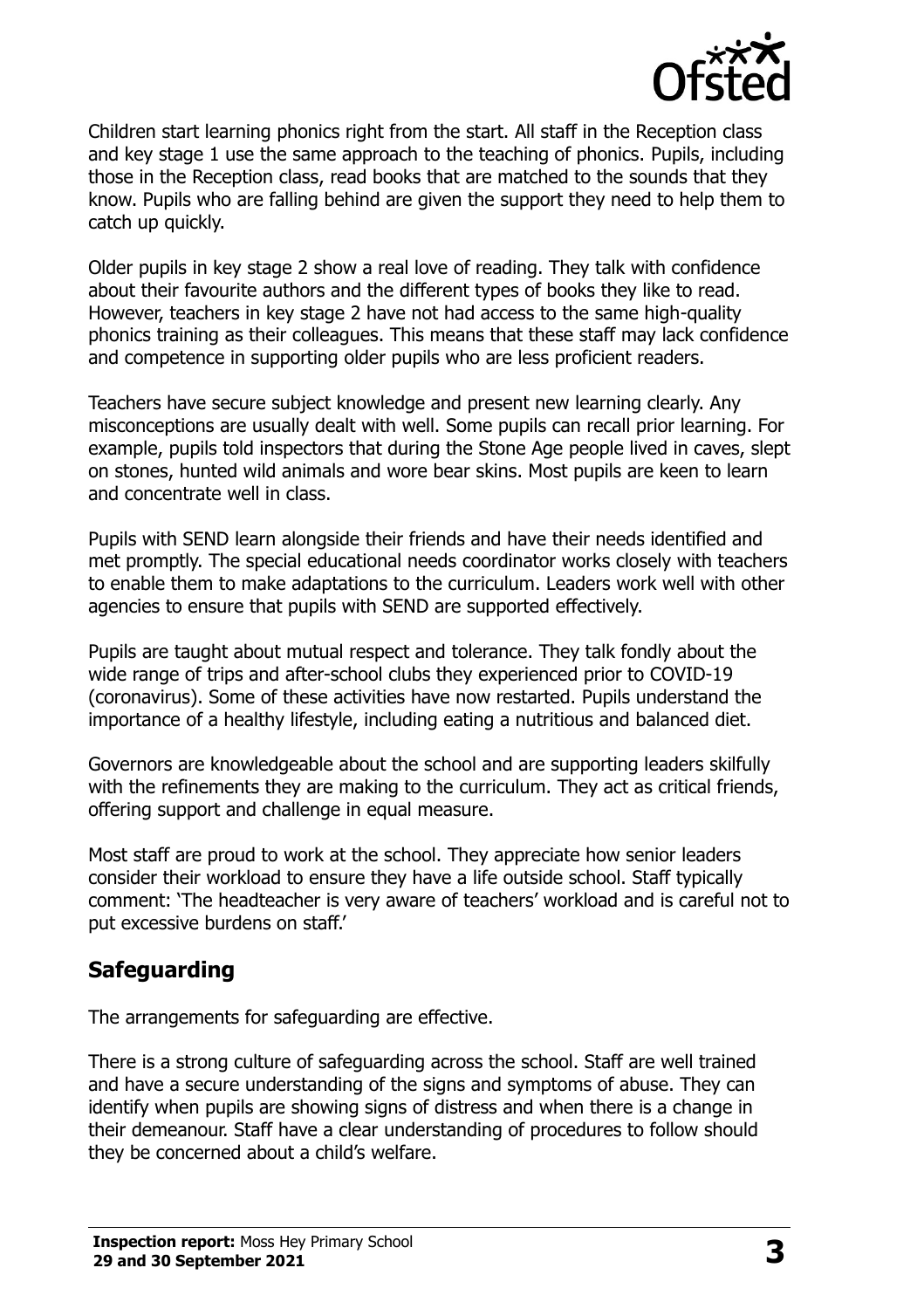

Vulnerable families are well supported by the school and other agencies. New staff undergo relevant checks to ensure they are suitable to work at the school. Pupils are taught to keep themselves safe. They understand what constitutes a healthy relationship. They know how to keep themselves safe when online and of the importance of consent.

## **What does the school need to do to improve?**

#### **(Information for the school and appropriate authority)**

- Leaders are refining the curriculum. They have adapted curriculum plans in some subjects to provide planned opportunities for pupils to make links with other subjects and revisit prior learning. Leaders need to ensure that curriculum plans in all subjects are of the same high standard from the early years to Year 6. This will help deepen further pupils' knowledge and understanding.
- Teachers in key stage 2 have not been trained to teach phonics. This could inhibit them from supporting older pupils who are less confident readers. Leaders should ensure that these teachers are as well trained in the teaching of phonics as the rest of the teaching staff in the school. This will ensure they have the knowledge and skills to support older pupils who are struggling to read.

## **How can I feedback my views?**

You can use [Ofsted Parent View](http://parentview.ofsted.gov.uk/) to give Ofsted your opinion on your child's school, or to find out what other parents and carers think. We use information from Ofsted Parent View when deciding which schools to inspect, when to inspect them and as part of their inspection.

The Department for Education has further quidance on how to complain about a school.

If you are the school and you are not happy with the inspection or the report, you can [complain to Ofsted.](http://www.gov.uk/complain-ofsted-report)

## **Further information**

You can search for [published performance information](http://www.compare-school-performance.service.gov.uk/) about the school.

In the report, '[disadvantaged pupils](http://www.gov.uk/guidance/pupil-premium-information-for-schools-and-alternative-provision-settings)' refers to those pupils who attract government pupil premium funding: pupils claiming free school meals at any point in the last six years and pupils in care or who left care through adoption or another formal route.

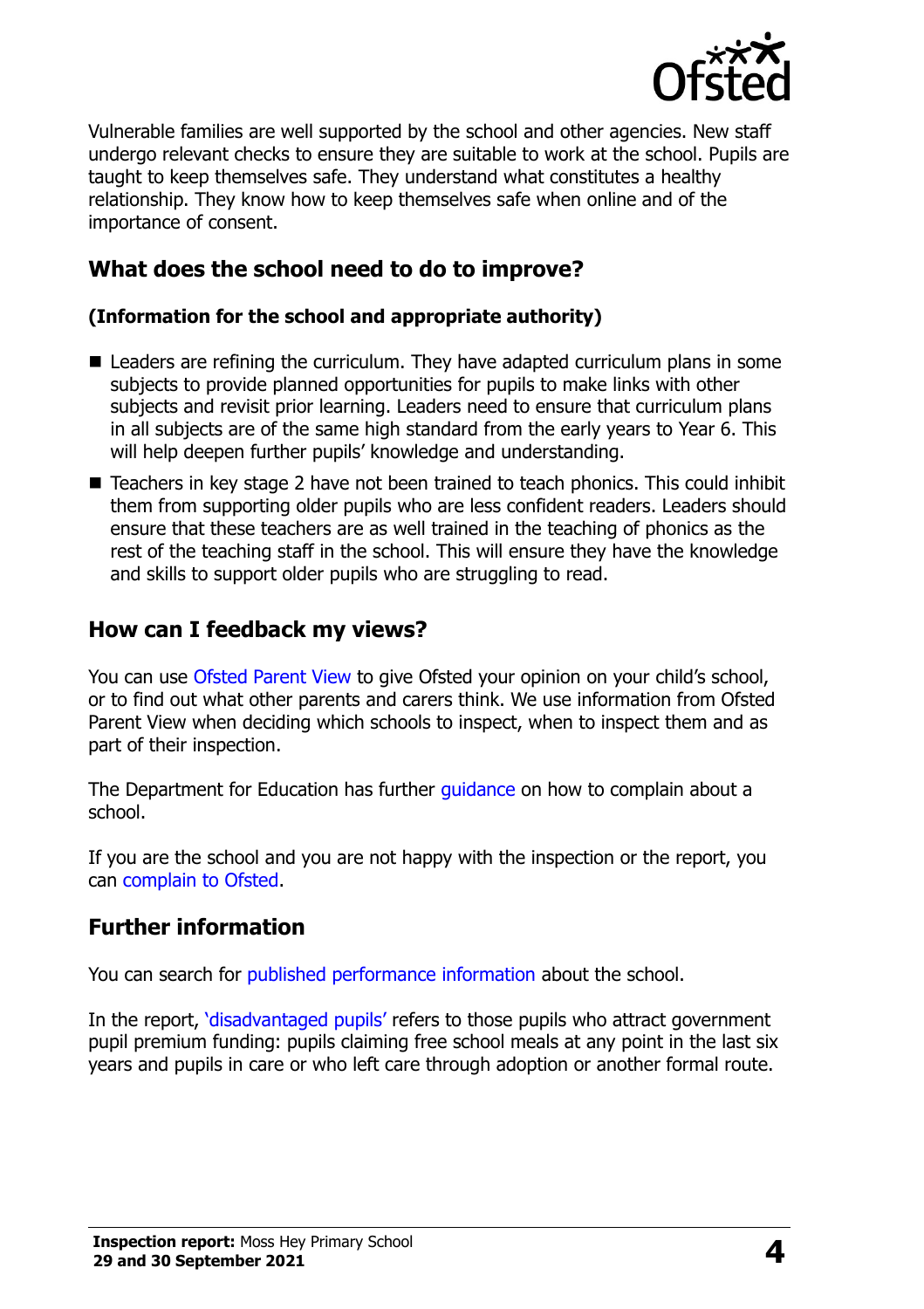

# **School details**

| Unique reference number             | 106090                                                         |
|-------------------------------------|----------------------------------------------------------------|
| <b>Local authority</b>              | Stockport                                                      |
| <b>Inspection number</b>            | 10200804                                                       |
| <b>Type of school</b>               | Primary                                                        |
| <b>School category</b>              | Maintained                                                     |
| Age range of pupils                 | 4 to 11                                                        |
| <b>Gender of pupils</b>             | Mixed                                                          |
| Number of pupils on the school roll | 217                                                            |
| <b>Appropriate authority</b>        | The governing body                                             |
| <b>Chair of governing body</b>      | <b>Owen Twiss</b>                                              |
| <b>Headteacher</b>                  | Elise Messham                                                  |
| Website                             | www.mossheyprimary.co.uk                                       |
| Date of previous inspection         | 6 February 2018, under section 8 of the<br>Education Act 2005. |

# **Information about this school**

- Since the last inspection, a new headteacher and a new chair of governors have been appointed.
- The school does not use alternative provision.

# **Information about this inspection**

The inspectors carried out this inspection under section 5 of the Education Act 2005.

- This was the first routine inspection the school received since the COVID-19 pandemic began. Inspectors discussed the impact of the pandemic with the school and have taken this into account in their evaluation.
- Inspectors spoke with the headteacher, deputy headteacher and staff.
- Inspectors also spoke with governors and with a representative of the local authority.
- **Inspectors carried out deep dives in these subjects: early reading, mathematics,** science and history. For each deep dive, inspectors met with the subject leader, looked at curriculum plans, visited a sample of lessons, spoke to some pupils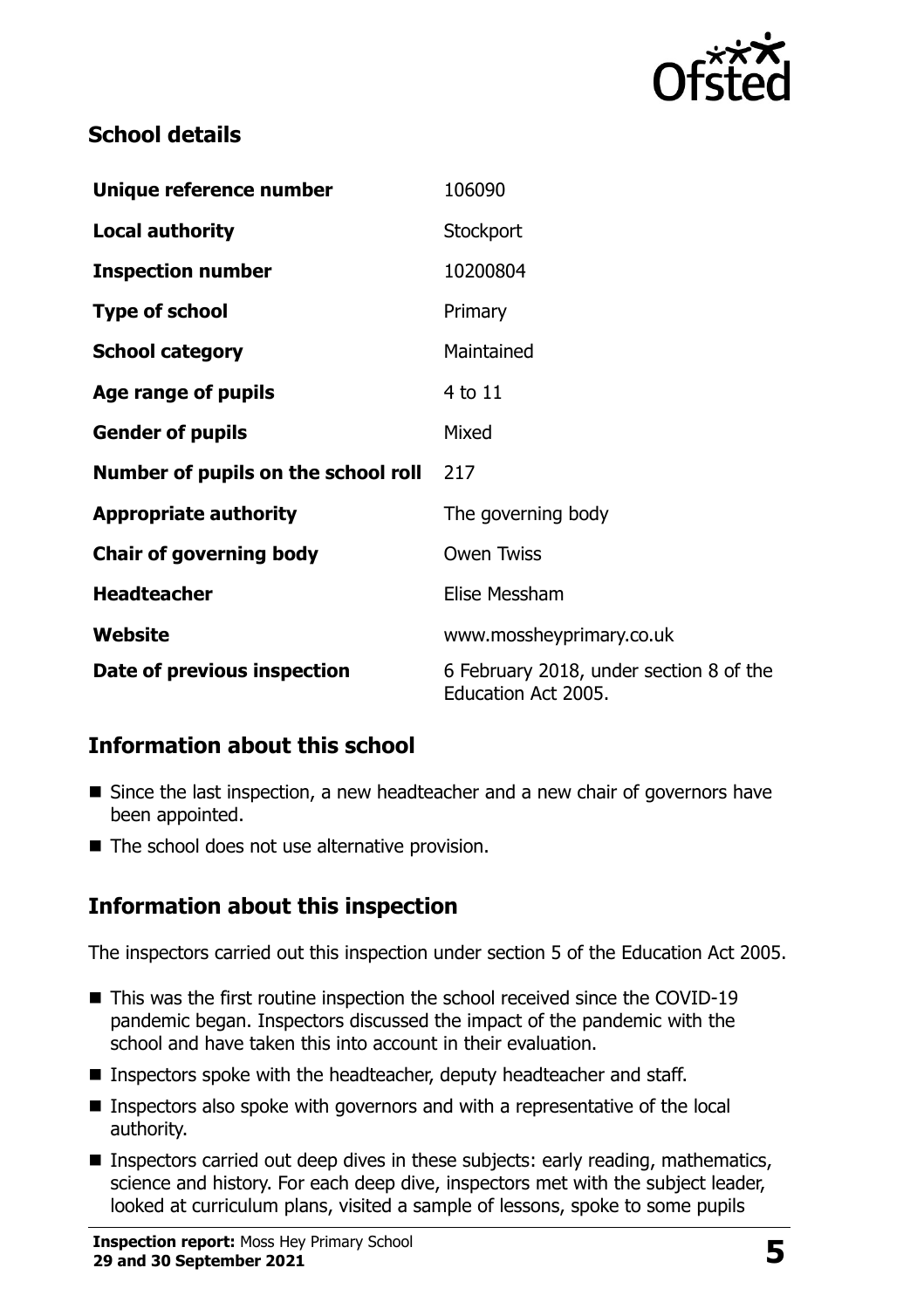

about their learning and looked at examples of their work. The lead inspector listened to pupils as they read with a familiar adult. Inspectors also looked at curriculum plans and spoke to leaders and pupils about some other subjects.

- **Inspectors spoke to parents as they brought their children to school at the start of** the school day.
- **Inspectors observed the behaviour of pupils in classrooms, as they walked round** the school, in the playground and in the dining hall.
- Inspectors considered 77 responses to Ofsted Parents View, the online questionnaire and 36 free-text comments. Inspectors reviewed 20 responses to the staff questionnaire and 75 responses to the pupil questionnaire.
- Inspectors also looked at a range of documentation, including that relating to safeguarding.

#### **Inspection team**

Sheila Iwaskow, lead inspector **Her Majesty's Inspector** 

Joan Williamson Ofsted Inspector